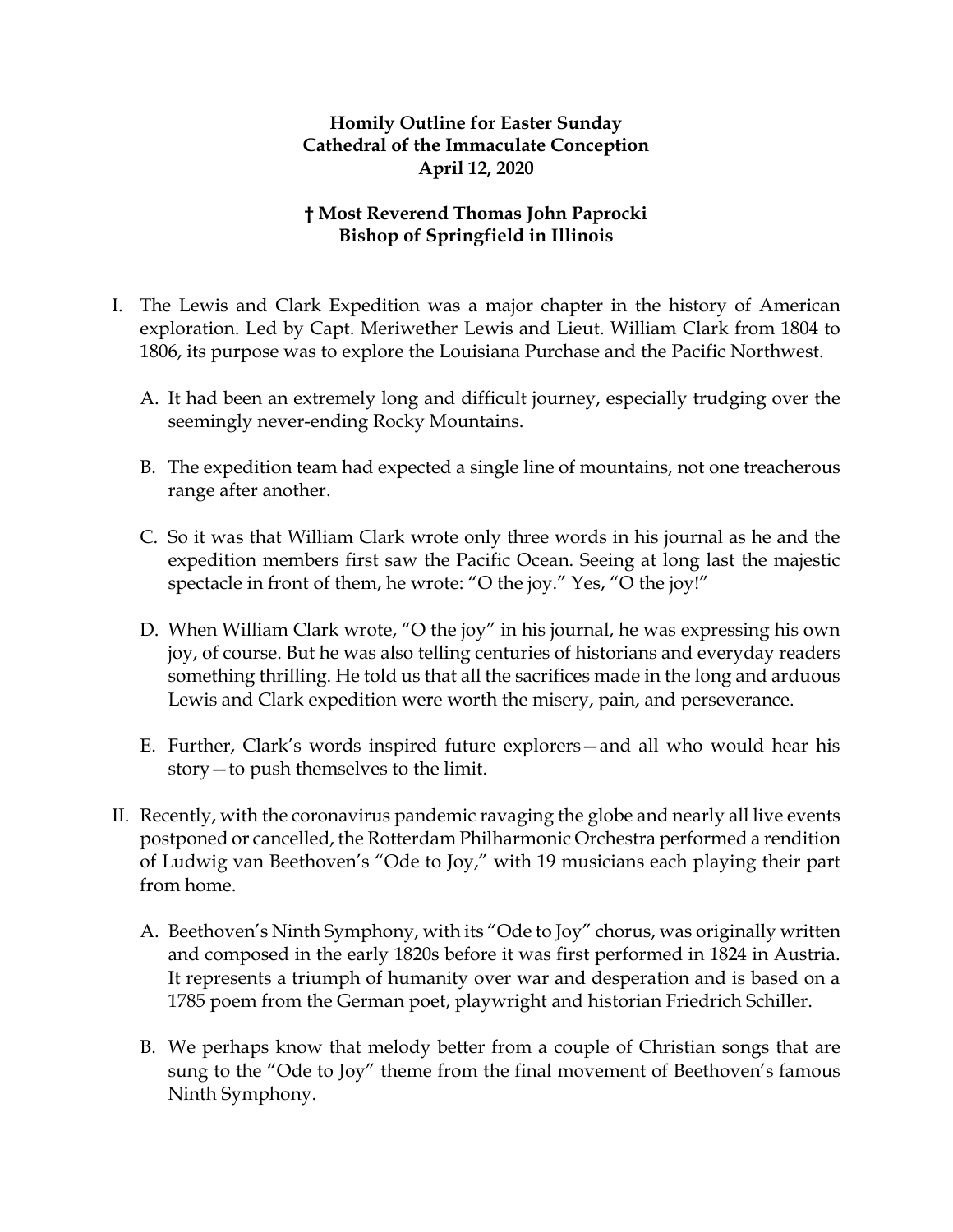- 1. The lyrics to "Sing With All the Sons of Glory" were written by Anglican Minister, William J. Irons, in 1873 and are based on St. Paul's First Letter to the Corinthians (15:20).
- 2. Another hymn using that same melody, "Joyful, Joyful We Adore Thee," was written in 1907 by the American author Henry van Dyke.
- C. The version by William Irons is specifically an ode to the joy of the resurrection:

*Sing with all the saints in glory, sing the resurrection song! Death and sorrow, earth's dark story, to the former days belong. All around the clouds are breaking, soon the storms of time shall cease; In God's likeness we, awaking, know the everlasting peace.*

- III. Today's Easter celebration shows us that great sacrifice can bring great joy.
	- A. Far beyond the success that Lewis and Clark achieved and the joy that seeing the Pacific Ocean engendered for them, the Resurrection's meaning for us is simply immeasurable and gives rise to unparalleled joy.
	- B. The life, death and resurrection of Jesus is a success story of an entirely different magnitude. It is simply the greatest success story ever told.
	- C. Jesus's resurrection is a success story that gives us joy because Jesus gives us life: "Life to the full," eternal life. Nothing else even comes close to bringing us greater joy.
	- D. Yet, Jesus had to undergo great sacrifice and challenge before the joy of the resurrection.
	- E. Jesus' very life serves as a model for our lives: to give life to others, to bring Easter joy, "Easter life," to others—all of this despite the personal sacrifice and challenge required, especially during this difficult time of the coronavirus pandemic.
- IV. St. Paul teaches us about our new life in Christ.
	- A. We hope to share in his resurrection, not only at the end of our earthly lives, but each day as a member of Christ's body, the Church.